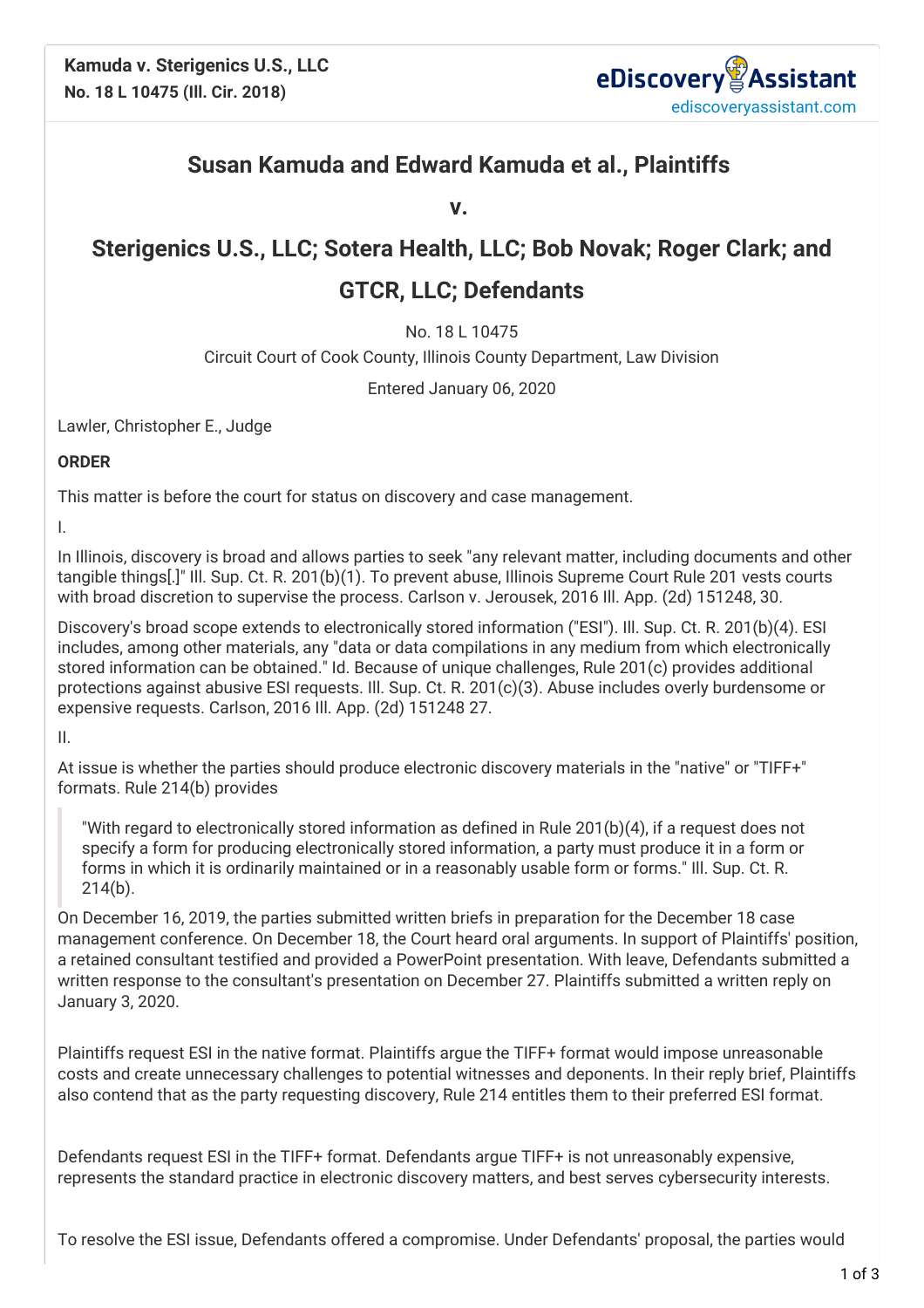produce Microsoft Excel spreadsheets, PowerPoint presentations, and Word documents with tracked changes and comments in the respective native formats. All other materials, including emails, would be in the TIFF+ format.

Since December 18, the Court has considered the parties' arguments and submitted materials. After careful review, the Court appreciates Defendants' offer to compromise and resolve the ESI issue this early in the proceedings. Yet the parties disagree. And "[a]bsent agreement, ESI must be produced as ordinarily maintained or in a form reasonably usable to the requesting party." The Sedona Principles, Third Edition: Best Practices, Recommendations & Principles for Addressing Electronic Document Production, 19 SEDONA CONF. J. pp. 171-72, Comment 12.b.

In addition, the Court agrees that Rule 214 entitles Plaintiffs to their requested ESI format. See Ill. Sup. Ct. R. 214(b). Plaintiffs specifically request the native format, which the Court has no reason to doubt is reasonably usable. The parties must therefore produce all ESI, including emails, in the respective native format.

That said, the Court recognizes the parties' concerns about cybersecurity, minimizing costs, and eliminating unnecessary delays. The Court is therefore willing to revisit this decision if reasonable needs arise. Parties may show such reasonable needs by affidavits from their vendors or consultants.

III.

Being fully advised in the premises, the Court ORDERS:

(1) Under Illinois Supreme Court Rules 201(b)(4) and 214(b), the parties should produce all ESI in the respective native formats.

(2) This matter remains set for status at 12:00 pm on Monday, February 3, 2020.

(a) To present a motion on February 3, parties should file and deliver courtesy copies to Chambers by January 27, 2020.

(3) This matter is set for status at 10:00 am on Friday, March 6, 2020.

(a) To present a motion on March 6, parties should file and deliver courtesy copies to Chambers by February 28, 2020.

(4) This matter is set for status at 10:00 am on Friday, April 10, 2020.

(a) To present a motion on April 10, parties should file and deliver courtesy copies to Chambers by April 3, 2020.

(5) This matter is set for status at 10:00 am on Friday, May 1, 2020.

(a) To present a motion on May 1, parties should file and deliver courtesy copies to Chambers by April 24, 2020.

(6) This matter is set for status at 10:00 am on Friday, June 5, 2020.

(a) To present a motion on June 5, parties should file and deliver courtesy copies to Chambers by May 29, 2020.

(7) This matter is set for status at 12:00 pm on Friday, July 10, 2020.

(a) To present a motion on July 10, parties should file and deliver courtesy copies to Chambers by July 2, 2020.